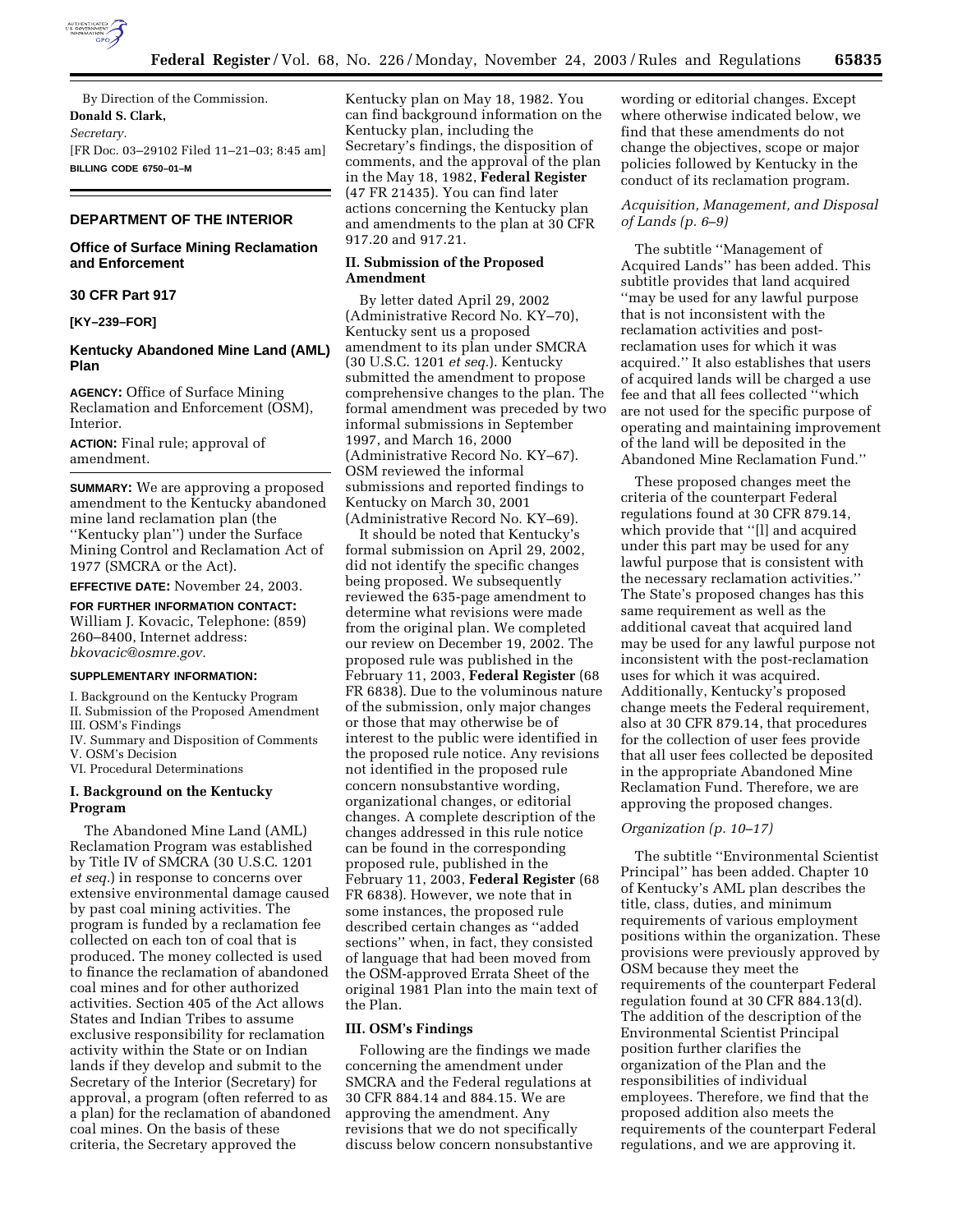### *Coordination With Ramp, Indian, and Other Reclamation Plans (p. xvi)*

The Natural Resources Conservation Service is an agency of the U.S. Department of Agriculture and was formerly known as the Soil Conservation Service. Kentucky proposes to add ''Natural Resources Conservation Service'' throughout its plan to reflect this name change. These non-substantive changes are hereby approved.

### *Maps of Eligible Lands and Waters' (p. xix)*

Kentucky proposes to change the citation in the sub-heading for this subject from ''884.13(f)(1)'' to ''884.13(e)(1).'' This change was recommended by our Lexington Field Office because 30 CFR 884.13(e)(1), rather than 884.13(f)(1), requires a map showing the general location of known or suspected eligible lands and waters. Therefore, we are approving this change.

## *''Problems Occurring on A.M.L. Sites'' (p. xx), ''Relationship to Existing and Planned Land Uses'' (p. xx), and ''Social, Economic, and Environmental Conditions'' (pp. xx, xxi)*

Kentucky's Plan contains an ''Introduction'' that explains that the Plan is divided into sections designed to facilitate review by the public, and State and Federal agencies. The introduction lists these sections along with citations to the Federal regulations that require the Plan to contain each respective section. Kentucky proposed to change the listed Federal counterpart for the sections entitled ''Problems Occurring on A.M.L. Sites,'' ''Relationship to Existing and Planned Land Uses,'' and ''Social Economic and Environmental Conditions.'' The proposed changes are from 30 CFR 884.13(f)(2) to 30 CFR 884.13(e)(2); 30 CFR 884.13(f)(3) to 30 CFR 884.13(e)(3); and 30 CFR 884.13(f)(5) to 30 CFR 884.13(f)(1), (2), and (3), respectively. We are approving the proposed changes since they refer to the appropriate Federal references and were made in accordance with OSM recommendations. Finally, Kentucky proposes to add, at page xxi, a reference to Section 19 of the Plan after the requirement of a general description of endangered and threatened plants, fish and wildlife, and their habitats. The reference to Section 19 is appropriate and is hereby approved, since that Section contains a socio-economic and cultural profile of the Kentucky coalfields, which are the lands for which the general descriptions of reclamation activities must be provided, as set forth on pages xx and xxi of the Plan.

#### *Objectives (pp. 3–1, 3–2)*

Kentucky has deleted subsections (g), (h), (i), pertaining to noncoal mining, and (j), pertaining to construction of public facilities in communities impacted by coal development. Each of these subsections denotes an objective of the non-coal reclamation program that comes into existence only after the Governor of a State certifies to the Secretary that all reclamation priorities for eligible land and water adversely affected by past coal mining have been completed. See SMCRA section 411(a) and (b); 30 U.S.C. 1240(a) and (b). Because Kentucky has not yet reached the certification stage with its AML program, there is no need for the Plan to contain these post-certification prioritizing criteria for non-coal reclamation. Therefore, we are approving the deletions of subsections (g), (h) and (i).

In addition, the State has revised subsection (f) to meet the requirements of the Federal regulations at 30 CFR 875.12, pertaining to eligible lands affected by noncoal mining. Specifically, subsection (f), as amended, will allow the use of AML funds to reclaim noncoal sites with adverse effects that cause extreme danger to the public health, safety and general welfare. These funds may be used, upon request by the Governor and authorization by the Secretary, prior to certification by Kentucky that all coal mining reclamation problems have been addressed. We are approving this change because it meets the requirement of the Federal regulations at 30 CFR 875.12. We note that subsection (f) refers to ''pre-August 3, 1977'' noncoal mining, the term used in the Federal regulation, as ''past'' noncoal mining. This variation from the Federal language is acceptable because it is sufficiently similar to its Federal counterpart. Also, Kentucky has revised the last paragraph to address lower priority coal mining sites. This change was moved from the errata sheet of the approved 1981 Plan into the text. Therefore, its transfer to the text is approved without further discussion. Finally, subsection (f) has been revised to prohibit the use of AML monies for reclamation of sites designated for remedial action pursuant to the Uranium Mill Tailings Radiation Control Act of 1978 and the Comprehensive Environmental Response Compensation and Liability Act of 1980. We are approving this change because it meets the requirements of the Federal regulations at 30 CFR 875.16.

## *Goals and Objectives: Priority I and II Sites (p. 3–2)*

As previously approved by OSM, Kentucky's Plan contains a description of the Plan's goals. The Plan states that the principal goal of the AML program is to identify and correct adverse conditions caused by past mining practices on sites classified as Priority I. Following this statement is a paragraph explaining what Priority I and Priority II sites are. Under the previouslyapproved Plan, the heading to this paragraph was ''Priority I Sites.'' Kentucky proposed to revise the heading to include Priority II sites, because this section actually discusses both Priority I and Priority II sites. No other changes to the previously approved paragraph are proposed. Since the proposed change has no substantive effect on the program, we are approving the change.

#### *Goals and Objectives: Priority III Sites (p. 3–4)*

This section, contained in the approved Errata Sheet for the original 1981 Plan, but now moved to the text of Chapter 3 of the Plan, explains which areas are classified as Priority III sites and lists reasons why work will be considered for priority III sites prior to reclamation of all Priority I and II sites. Kentucky's original plan listed four reasons, one being if ''the project will be used for research and demonstration purposes.'' Kentucky proposed to remove this justification for considering early work for priority III sites, presumably because Congress eliminated ''research and demonstration projects relating to the development of surface mining reclamation and water quality control program methods and techniques'' from the list of priorities for AML Fund expenditures contained in section 403(a) of SMCRA in its passage of the Energy Policy Act of 1992. This deletion changes the objectives followed by Kentucky in the conduct of its reclamation projects and, therefore, can only be approved in accordance with 30 CFR 884.14. *See* 30 CFR 884.15(a) (pertaining to State reclamation plan amendments). In reviewing this portion of the amendment, we have: Provided adequate notice and opportunity for comment on the amendment; solicited and considered the views of other Federal agencies having an interest in the amendment; found that the State continues to have the legal authority, policies and administrative structure necessary to carry out the proposed plan, as amended; found that the State continues to have an approved State regulatory program; and, determined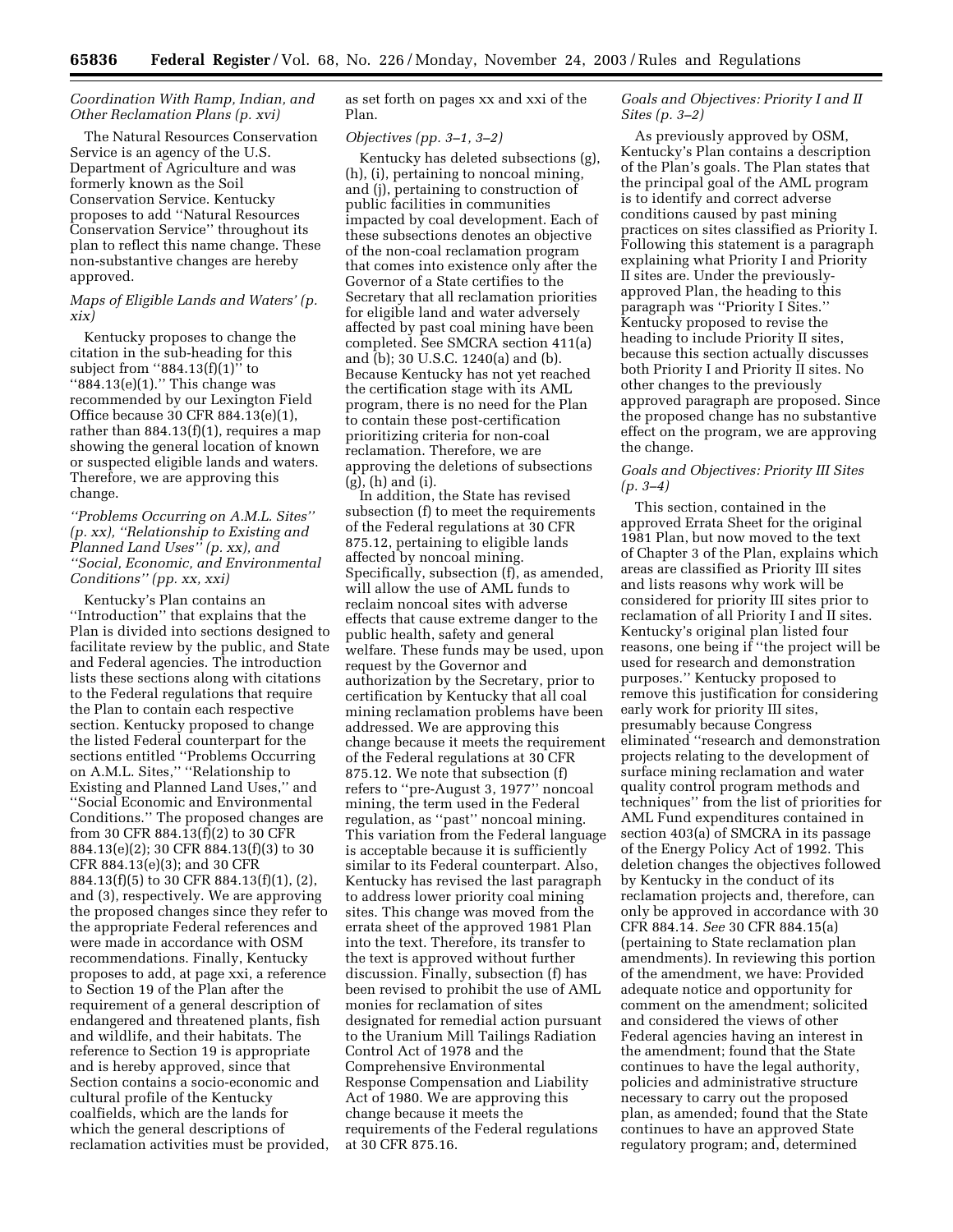that the amendment is in accordance with all applicable State and Federal laws and regulations. Accordingly, we are approving the elimination of the research and demonstration project justification for early Priority III site reclamation.

#### *Environmental Goals (p. 3–5)*

This section was added to the text of chapter 3 of the Plan, but was previously contained in the Errata Sheet for the 1981 Plan. It states that Kentucky's resources are to be protected or enhanced through AML reclamation including, but not limited to, important wildlife habitats, endangered or threatened plants and animals or their critical habitats, natural areas, wild and scenic rivers, wetlands, floodplains, soil and water, recreational resources, and agricultural productivity. Because this section has been retained exactly as it appeared in the Errata sheet, it remains approved.

#### *Phase II Inventory (p. 3–6)*

The State proposes to comply with the requirements of the Federal regulations at 30 CFR 886.23(b) by using OSM procedures concerning the Abandoned Mine Land Inventory System, required by SMCRA section 403(c). We are approving this change because it explicitly requires compliance with a provision of the Federal regulations.

#### *Small Operator Goals (pp. 3–6 to 3–8)*

This section has been revised to reference the authorizing statute at Kentucky Revised Statutes (KRS) 350.450. In addition, the State has amended its definition of small operators to include all those anticipated to mine less than 300,000 tons of coal per year. This change mirrors the Federal regulations at 30 CFR 795.6(a)(2), which also define small operators as those mining less than 300,000 tons per year. We are therefore approving this change.

### *Marketable Mineral Recovery (pp. 3–8, 3–9)*

This section has been revised to allow all contractors, rather than just small operators, to participate in the bidding for AML projects that involve incidental coal removal, although small operators will still receive preference. The change is intended to address the situation where small operators may occasionally lack the expertise, equipment, access, etc., to perform the needed work. Kentucky's practice of allowing only small operators to bid for AML contracts that involve the incidental removal of coal is set forth in the original Plan that

we approved in 1982. *See* 47 FR 21435. However, because SMCRA neither mandates nor prohibits this practice, its elimination by Kentucky can likewise be approved.

### *Bond Forfeiture Projects (p. 3–9)*

This section has been amended to change the heading from ''Supplementation of Eligible Bond Forfeiture Sites'' to ''Bond Forfeiture Projects.'' This change, already contained in the Errata Sheet that we approved in 1982, is now moved to the text of the Plan. It is non-substantive in nature and is hereby approved.

The section was further revised by deleting all but the first paragraph, and by adding a paragraph that states that it is the policy of the Kentucky Division of Abandoned Mine Lands (DAML) that only eligible bond forfeiture sites are covered by the AML plan and that bond forfeiture sites must meet all priority and grant submission requirements that all other AML problem sites meet. This change in effect eliminated the previous specific requirements for bond forfeiture sites. This change is approved because it does not conflict with section 402(g)(4)(B)(ii) of SMCRA and 30 U.S.C.  $1232(g)(4)(B)(ii)$ , which created AML Fund eligibility for certain bond forfeiture sites.

### *Water Supply Projects (p. 3–10)*

Kentucky proposed this new section to comply with SMCRA section 403(b)(1) and 30 U.S.C. 1233(b)(1), which authorizes States and Tribes to use up to 30 percent of their annual AML grants to fund projects for water supply facilities in areas that have suffered coal mining related impacts to drinking water supplies. Kentucky's new section states that:

Title IV of SMCRA was amended in 1990 to allow a state to use up to 30% of its annual AML grant to fund projects for '\* \* \* the purpose of protecting, repairing, replacing, constructing, or enhancing facilities relating to water supply, including water distribution facilities and treatment plants, to replace water supplies adversely affected by past coal mining practices.' Kentucky will use, at its discretion, up to 30% of its annual AML grant to provide drinking water to areas of the Commonwealth where water supplies have been adversely affected by AML.

Eligibility of water supply projects and funding of the projects will be made based on guidelines developed and administered by the Division of Abandoned Mine Lands. Eligibility requirements will be developed jointly with the OSM.

Kentucky's proposal to use up to 30% of its AML grant for drinking water replacement meets the requirements of Federal law since SMCRA section 403(b)(1) allows such amount to be used for water replacement purposes. Therefore, we are approving the change.

### *Project Selection (pp. 4–8 to 4–11)*

Kentucky's plan includes a section providing the specific criteria used to identify and rank projects to be funded through the program. As previously approved, this subsection, designated as subsection V, discusses the development of AML construction grant applications. Under this subsection, projects to be included in a year's construction grant application are selected from a grant development action list. Those projects included in the action list are "the known Priority I and II projects where the degree and imminency of impacts are most severe, plus those supplemental bond forfeiture reclamation areas yet unaddressed.''

Kentucky proposed to amend subsection V by removing the phrase, ''plus those supplemental bond forfeiture reclamation areas yet unaddressed.'' Thus, projects included in the action list would consist only of Priority I and II projects. The State also proposed to change references to the Assistant Director of the Division of Abandoned Mine Lands to references to the Director. Finally, Kentucky proposed to change the title of subsection V from ''Annual Construction Grant Application'' to ''Project Selection.'' This section has also been revised to reflect the current policy of including input from all professional staff in the project selection process and the process by which grant application elements are prepared for each project. We are approving the proposed changes because they meet the requirements of the Federal regulations at 30 CFR 884.13(c)(1), which require the State to describe its criteria for ranking and identifying projects to be funded by the AML program.

# *Coordination With RAMP, Indian, and Other Reclamation Programs (p. 5–1)*

In the second paragraph of page 5–1, the phrase "30 CFR  $884.13(f)(5)(v)$ , Flora and Fauna of the Coalfields,'' was deleted and replaced with the phrase ''30 CFR 884.13(f)(3), Endangered and threatened plant, fish and wildlife and their habitat.'' This change was made because the Federal regulation at 30 CFR 884.13 $(f)(5)(v)$  has been repealed, and because the correct reference is 30 CFR 884.13(f)(3). This is not a substantial concern.

#### *Lands for Permanent Facilities (p. 6–1)*

This section has been revised to incorporate the language at KRS 350.570(3), which authorizes the Commonwealth of Kentucky to acquire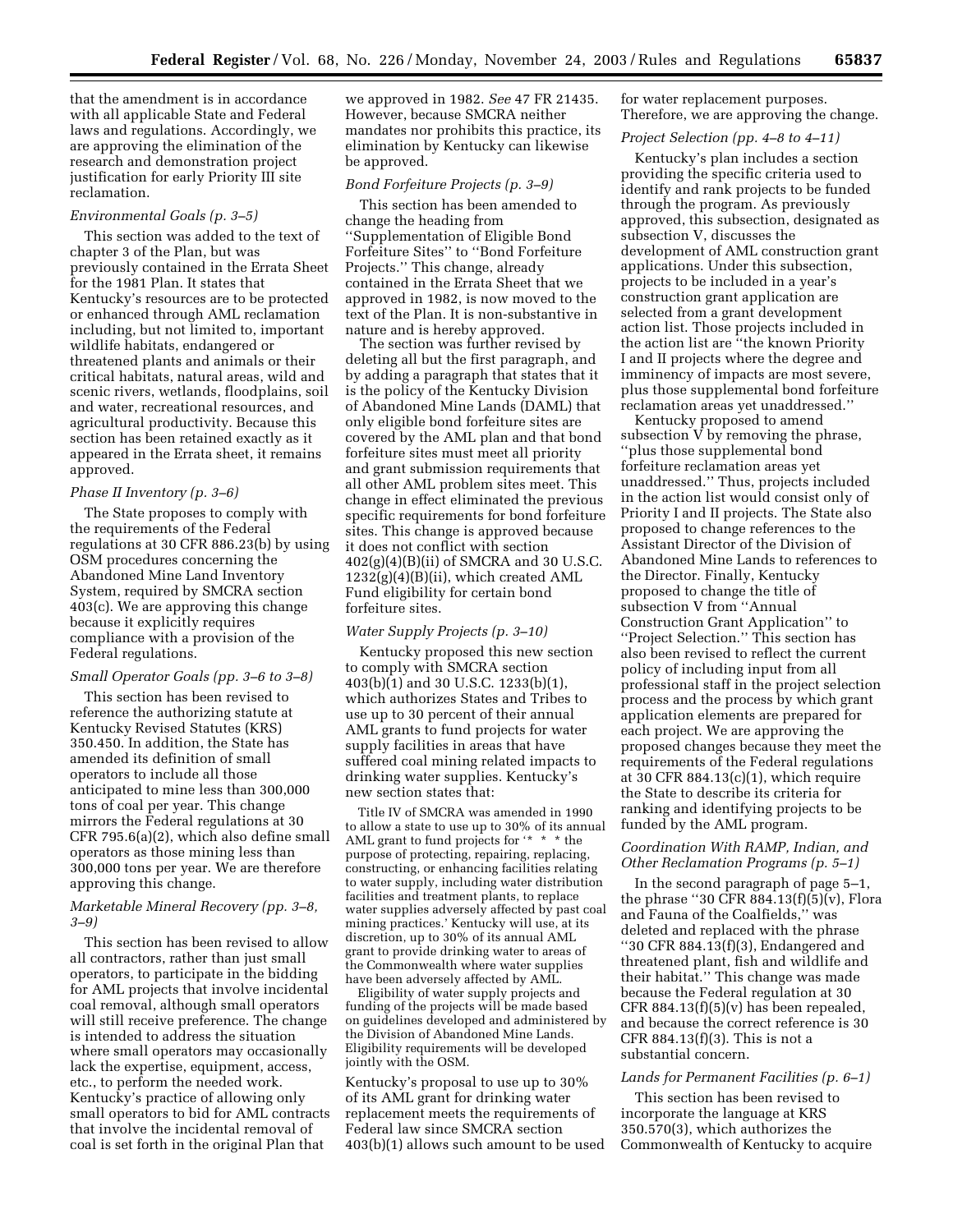any land adversely affected by past coal mining practices, if acquisition is necessary for successful reclamation and if such acquisition is approved in advance by OSM. Federal regulations at 30 CFR 879.11 authorize State acquisition of land adversely affected by past coal mining upon approval by OSM, if the land, after restoration, abatement, control or prevention of adverse effects of past coal mining practices, will serve recreational, historic conservation or provide open space benefits, and permanent facilities will be constructed on the land for the restoration, reclamation, abatement, control or prevention of the adverse effects of past coal mining practices. By contrast, the Kentucky AML Plan proposal would allow the State to acquire the lands if the lands will serve the enumerated (*i.e.*, recreational, *etc.*) purposes or if permanent facilities will be constructed. As such, this revision does not comply with the Federal regulations or with section 407(c) of SMCRA. We are approving the proposed change to the extent that Kentucky will meet both criteria in their acquisition of lands. We are not approving the word ''or,'' which appears at the end of paragraph 1 of the section entitled ''Lands for Permanent Facilities.'' We note, however, that OSM approval is always required prior to acquisition of these lands and acquisition must be carried out in accordance with Federal law and regulations.

### *Acquisition of Real Property by Donation (p.6–3)*

This section has been revised to eliminate subdivision 2(e), which requires itemizations of any unpaid taxes or assessments levied, assessed or due which could operate as a lien on the interest offered, and subdivision 2(f), which states that a deed of conveyance shall be executed, acknowledged and recorded in the name of the Commonwealth of Kentucky after acceptance of an offer.

The Federal regulations at 30 CFR 879.13(b) allow States to use applicable State law when accepting donations of land. Therefore, we are approving the deletion of the above provisions with the understanding that Kentucky will continue to follow all applicable State laws when accepting donations of real property.

## *Step-by-Step Procedure for Land Acquisition (pp. 6–4 through 6–9)*

Kentucky has revised this section by updating the names of departments and titles of certain departmental officials. As these revisions do not have a

substantive effect on the State's AML program, we are approving them.

# *Management of Acquired Lands (p. 6–9)*

Kentucky has proposed to move this section from the approved Errata Sheet for the original 1981 Plan into the text of Chapter 6 of the plan. It is intended to comply with the requirements at 30 CFR 884.13(c)(4), which requires a description of policies and procedures regarding land acquisition, management and disposal. Specifically, this section corresponds to the Federal regulations at 30 CFR 879.14, ''Management of acquired land.'' Because the provision is identical in substance to the one approved by OSM in 1982 and contained in the Errata Sheet, it remains approved in its new location.

### *Disposition of Reclaimed Lands (p. 6– 10)*

Kentucky has proposed to revise this section by adding a requirement that the appraised value of a property be stated in a land disposition notice. This change is based on recommendations made by OSM in the 1981 OSM Review (Administrative Record No. KY–57). With this change, the Plan remains in compliance with the Federal regulations at 30 CFR 879.15, pertaining to disposition of reclaimed land. Therefore, the change is approved. Also, the State elected to allow land sales to be conducted by either public auction or sealed bid, whereas the approved Errata Sheet for the 1981 Plan allowed sealed bids to be accepted prior to the sale date, followed by a public auction. This change likewise leaves the Plan in compliance with the Federal regulations at 30 CFR 879.15, and it is therefore approved.

#### *Reclamation on Private Lands (pp. 7–4 to 7–6)*

Kentucky has proposed to revise these sections as follows:

(1) *Levy of Lien:* Addition of a requirement that the landowner be provided a statement of the increase in market value, an itemized statement of reclamation expenses, and notice that a lien will or will not be filed in accordance with 30 CFR 882.13.

In this case, the Kentucky revisions are more stringent than the Federal requirements at 30 CFR 884.13. The Federal program requires that within 60 days of filing a lien the property owners may petition under local law to determine the increase in market value to their land and may appeal any decisions under local law. Under the new section of State law, within 60 days of the reclamation work, the land owner shall be notified of the above.

Landowners are given an opportunity to appeal any increases in market value within 60 days of the lien being filed. Although the Kentucky law, as proposed, does not allow for the specific appeal of the lien itself, any liens are only possible where there is an increase in property value. Thus, here the landowner's rights are still protected. We are therefore approving this change.

(2) *Satisfaction Of Liens:* The reference to ''State Abandoned Mine Reclamation Fund'' is changed to ''Abandoned Mine Reclamation Fund,'' and Appendix 7-A and Attachment 7– 1 have been deleted.

This change was recommended by OSM since there is not a State Abandoned Mine Reclamation Fund in Kentucky. Kentucky works under grants of State and Secretary share monies from the Abandoned Mine Reclamation Fund defined under SMCRA. If Kentucky someday does decide to have a State Abandoned Mine Reclamation Fund it will have to be legislated and could be used to account/administer set aside funds given them from the AML Fund, since these monies cease to be ''AML Funds'' once given to the State. Furthermore, Appendix 7–A and its Attachment 7–1 pertain only to contracting for reclamation of pre and post law coal mining permits for which the performance bond has been forfeited. The DAML administers forfeited bond money to accomplish reclamation as a collateral duty. DAML has a separate section within their Construction Branch that handles bond forfeiture planning and reclamation, which is accounted separately from AML work to reflect Title V costs for Kentucky I&E (Title V) Grant debiting. Therefore, these procedures are best documented by DAML as standard operating procedures rather than being in the AML Plan. As such, we find that these amendments are approvable, as they do not render the State program less effective than the Federal requirements.

#### *Rights of Entry (pp. 8–7 and 8–18)*

Kentucky has revised their program so that the reference to ''Division of Abandoned Lands (DAL)'' has been changed here, and throughout the document, to ''Division of Abandoned Mine Lands (DAML).'' As this change is not substantive, and therefore will not render the State program less effective than the Federal program, we are approving it.

#### *Personnel Staffing Policies (pp. 11–1 and 11–3)*

Kentucky has revised their program in accordance with Federal requirements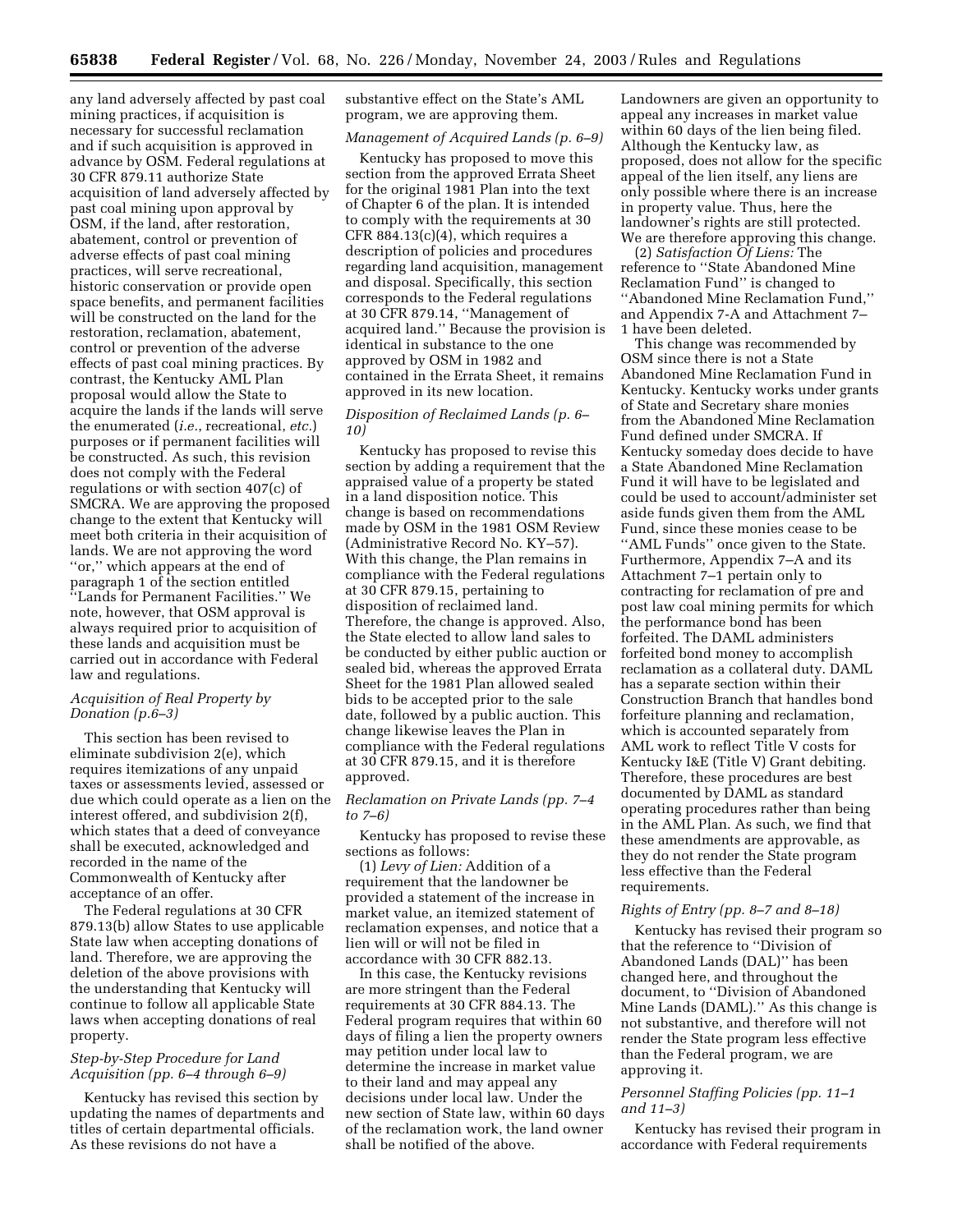to require that all personnel assignments will comply with ''Title VII of the Civil Rights Act of 1964 (PL 88–352).'' This change complies with 30 CFR  $884.13(d)(2)$ , which requires a description of the personnel staffing policies which will govern the assignment of personnel to the State reclamation program. It also assures that the Kentucky program is in compliance with applicable Federal law governing personnel assignments. We are approving this change.

# *Purchasing and Procurement Systems (pp. 12–1, 12–4, and 12–6)*

Kentucky has proposed a revision to its program on page 12–1, paragraph 6, that would delete the reference to Public Law 95–87 (SMCRA) and add references to Chapter 3 of the AML Plan, pertaining to Small Operator Goals, and to 30 CFR  $884.13(c)(1)$ . These changes were contained in the 1981 Errata Sheet for the original Plan, both of which we approved in 1982, and are now incorporated into the text of the Plan in identical form. Therefore, the changes are approved.

The subsection pertaining to purchase requisitions is being revised to reflect the current procedure for reviewing and approving requisitions. Specifically, three new paragraphs are added to the beginning of the Purchase Requisition section on page 12–4. These new paragraphs state that project plans are selectively reviewed and revised, if necessary, by the staff of the Commissioner of the Department for Surface Mining Reclamation and Enforcement (DSMRE) and, if approved are then returned to the DAML, where a purchase requisition is prepared for the Director to review and sign. After they are signed, the plans are sent to the Division of Administrative Services, which reviews the purchase requisition for accuracy and form, and to insure that sufficient funds are available.

This section, in effect, re-delegates the function and responsibility of purchase requisition review, approval, and processing. The changes comply with the Federal regulations at 30 CFR 884.13(d)(3), which require a description of the purchasing and procurement systems to be used by the agency that administers the AML Plan. Therefore, the additional paragraphs are approved.

Kentucky has proposed a revision to the first paragraph on page 12–6 to read: ''When an apparent low bidder is identified for any AML reclamation contract, the Division of Abandoned Lands forwards the low bidder's name, Federal tax number, social security numbers and other information as

required to the Ownership and Control Review section of the Division of Permits of the Kentucky Department of Surface Mining for an Applicant Violator System (AVS) check for permit eligibility, in accordance with 30 CFR 874.16. Before the contract is awarded to the apparent low bidder an AVS confirmation of permit eligibility will be received from the AVS check.''

This revision effectively updates the Kentucky program to be in compliance with the Federal regulations at 30 CFR 874.16, pertaining to AML contractor eligibility, and with the standard for AVS reviews. This proposed change is approved.

Also on page 12–6, the fourth sentence of the first paragraph is revised by deleting the statement that the Commonwealth has the right to ''waive all informalities and technicalities of a bid when, in their judgment, the best interest of the Commonwealth of Kentucky may be served.'' A sentence is then added immediately after the revised fourth sentence. The new sentence states that ''[a]ll rejections of bids or waivers will be in accordance with requirements of Office of Management and Budget (OMB) Circular A–102, and applicable State or local law.'' We previously approved these revisions in the Errata Sheet for the original 1981 Plan. This proposal merely transfers the revisions to the text of the Plan, and is therefore approved without further discussion.

#### *Construction (pp. 12–7 and 12–8)*

Kentucky has deleted the subsections, ''Monthly Reports for Office of Surface Mining'', ''Final Report for the Office of Surface Mining'' and ''Change Orders,'' in their entirety. In addition, the phrase, ''and change orders,'' at the end of the first paragraph on page 12–7 has been deleted.

Kentucky has also inserted the sentence ''guidelines pertaining to change orders will be developed by the Division Director as needed'' as the last sentence of the ''Project Inspection'' subsection.

OSM currently analyzes reports under oversight. The monthly reports to OSM noted in the previously-approved Plan were designed to keep OSM informed of Kentucky's progress during the startup of the Kentucky program in the early 1980's and were sent to the Knoxville Regional Office, which no longer exists. All monitoring and oversight of the Kentucky AML program has been moved to the Lexington Field Office, thereby rendering the reporting required by the deleted subsections unnecessary. In addition, the State has produced and follows internal standard operating

procedures for change orders, which we review under normal oversight, and notifies us of significant change orders under a provision of our Directive AML–22 Performance Agreement for oversight purposes of their construction management process. Because there is no Federal requirement that States file monthly reports, final reports, with OSM, or that change orders or major revisions be approved by OSM, we are approving these changes.

#### *AML Enhancement Rule (p. 12–9)*

Kentucky has added the subsection ''AML Enhancement Rule.'' This additional section incorporates OSM's AML Enhancement Rule at 30 CFR 874.17 by reference. The rule provides guidance and procedures for AML programs when considering an AML project as government-financed construction under 30 CFR Part 707 where the level of funding will be less than 50 percent of the total cost of planned coal extraction. Because this change will add to the universe of projects that are eligible for AML funding (*i.e.*, projects that involve the incidental removal of coal and that are less than 50% government financed), it changes the scope of Kentucky's AML program. Therefore, the change can only be approved in accordance with 30 CFR 884.14. *See* 30 CFR 884.15(a) (pertaining to State reclamation plan amendments). In reviewing this portion of the amendment, we have: provided adequate notice and opportunity for comment on the amendment; solicited and considered the views of other Federal agencies having an interest in the amendment; found that the State continues to have the legal authority, policies and administrative structure necessary to carry out the proposed plan, as amended; found that the State continues to have an approved State regulatory program; and, determined that the amendment is in accordance with all applicable State and Federal laws and regulations. The incorporation, by reference, of OSM's AML Enhancement Rule is therefore approved. However, we note that the United States Court of Appeals for the District of Columbia Circuit has, in part, remanded the Federal AML Enhancement Rule for further consideration. Specifically, the court ordered OSM to explain how it can reasonably construe the term ''government-financed'' to include ''expenses incurred directly or indirectly by [an] AML agency,'' even where the ''AML contractor receives no funds at all from the government.'' *Kentucky Resources Council* v. *Norton*, 2002 U.S. App. Lexis 11365, Slip. Op.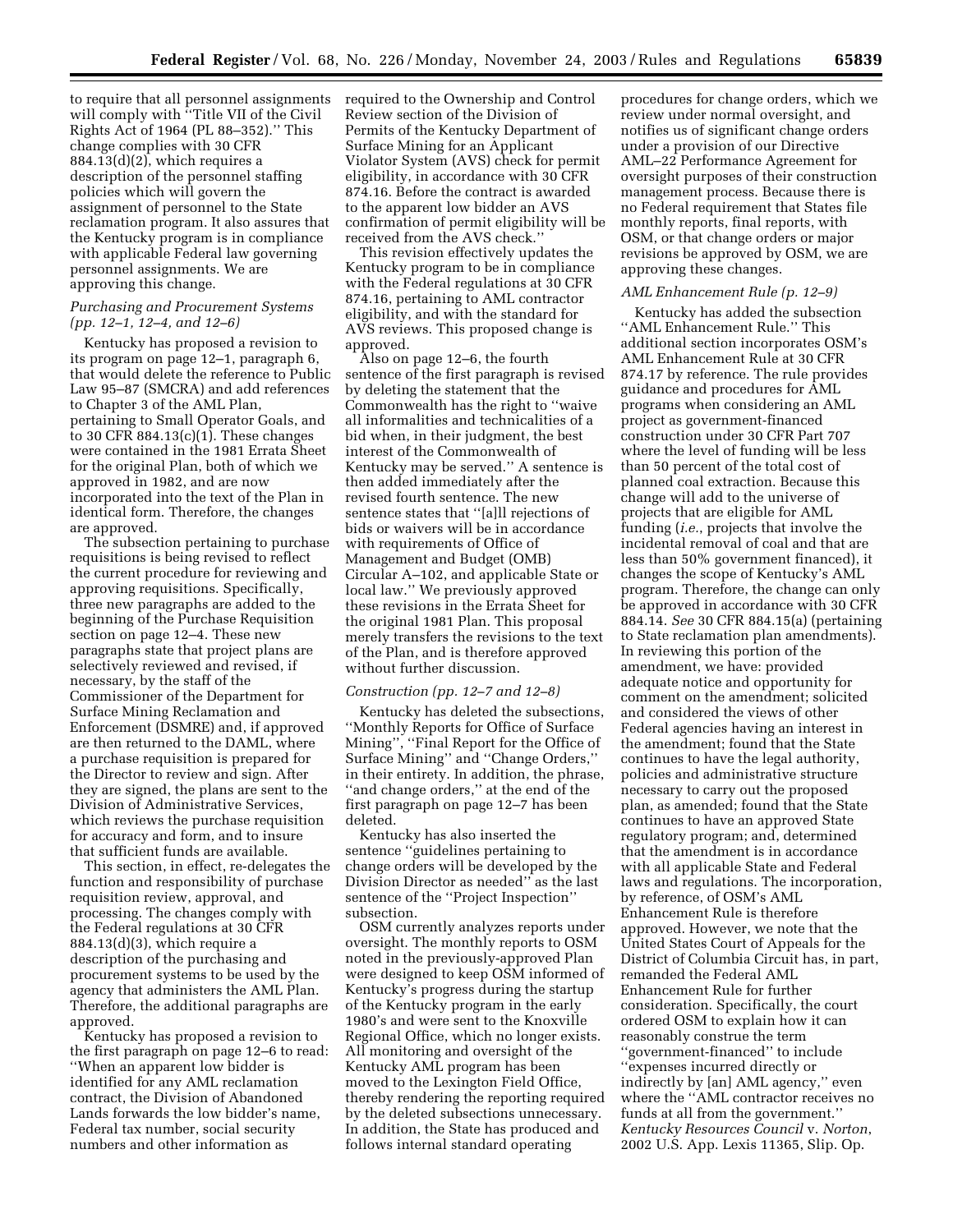at 5. (D.C. Cir. May 30, 2002). Therefore, our approval of the Kentucky AML Plan provision incorporating the Federal AML Enhancement Rule by reference is subject to the restrictions placed upon the Federal regulation by the court. Moreover, Kentucky may be required to further amend its AML Plan to conform with future revisions to the AML Enhancement Rule that will be carried out in an effort to comply with the court's remand order.

### *Reclamation Agreements (p. 10–12)*

In this subsection, Kentucky proposes to allow operators to enter into reclamation agreements with the Division of Abandoned Mine Lands for the purpose of removal of excess spoil from adjacent or nearby active permitted operations and subsequent placement on AML sites. Placement of excess spoil on adjacent abandoned mine land has been addressed previously in other rulemaking. Specifically, in a July 9, 1991, letter to Ohio (Administrative Record No. OH–1546), the Director of OSM clarified OSM's position concerning the standards and requirements which apply to the usage of excess spoil for reclamation of abandoned mine land sites. OSM focused on the parameters for excess spoil disposal outside the permit area as established, in part, in several final rules approving such a provision in the West Virginia program (45 FR 69254– 69255, October 20, 1980; 46 FR 5919, January 21, 1981; and 55 FR 21328– 21329, May 23, 1990).

In the January 21, 1981, **Federal Register** announcing approval of the West Virginia program (46 FR 5919), the Secretary found that, for purposes of excess spoil disposal, a reclamation contract governing work to be performed on a Federal AML reclamation grant project is the equivalent of permit and bond under Title V of SMCRA. In the May 23, 1990, **Federal Register** (55 FR 21329), OSM found that West Virginia's proposed disposal of excess spoil on a Federally funded AML reclamation project is approvable provided the spoil is not necessary to restore approximate original contour (AOC) on or otherwise reclaim the active mine. In addition, as stated in the May 23, 1990, **Federal Register**, fills are not to be created on AML reclamation projects. Spoil deposited on such sites may be used only to complete reclamation and to return the site to its AOC. OSM restricted eligibility for such spoil deposition to AML reclamation projects funded through the Federal AML grant process. The Director finds that Kentucky's proposal regarding

placement of excess spoil meets these requirements for AML reclamation projects authorized through the Federal AML grant process, for the reasons set forth below.

First, Kentucky's proposal requires that the excess spoil placed on an abandoned site will be ''for use as cover material and a growth medium for vegetation.'' As such, the amount of excess spoil placed thereon will not exceed that required to restore that site to AOC. Therefore, valley, head-ofhollow and durable rock fills will not be constructed on these AML sites, because the amount of material deposited to form a fill would far exceed that necessary for use as cover material and as a growth medium for revegetation.

Second, the proposal requires that the ''site must be designated as an active AML project during all reclamation activity and will be subject to oversight by (Kentucky) inspection personnel.'' This is interpreted to mean the project is to be administered as a Federallyfunded AML project authorized through the Federal AML grant process, which must comply with requirements of the Federal Assistance Manual (OSM Directive AML–10) and the National Environmental Policy Act of 1969 (NEPA). The environmental safeguards that therefore will apply should ensure that the excess spoil is placed in an environmentally-sound fashion, and that placement will not destroy or degrade features of environmental value.

Third, and finally, the Director finds that the proposal contains sufficient performance incentives to require compliance with all applicable requirements, since the proposal states that the ''AML site will be maintained, as determined by (Kentucky), by the contractor through the entire bond liability period of the permitted site from which the excess spoil originated'' and should the contractor ''fail to honor or satisfy the agreement, (Kentucky) may require the company to obtain a permanent program permit under Title V for the affected area. In addition, Kentucky always has AML grant funds available to reclaim these sites in the event that the operator defaults on the terms of its contract, all Title V enforcement options are exhausted, and the AML reclamation contract performance bond is insufficient to complete reclamation.

#### *Accounting Systems (p. 13–1)*

Kentucky has revised this subsection to update organizational title and office changes. As this change is not substantive, and therefore will not render the State program less effective

than the Federal program, we are approving it. This determination is based on recommendations made by OSM in the 1981 OSM Review (Administrative Record No. KY–57).

#### *Maps of Eligible Lands and Waters (p. 15–1)*

Kentucky has reworded the first paragraph to better clarify AML eligibility by referencing ''Section 404 ''Eligible Lands and Water'' and/or 402(g)(4) of Title IV of Public Law 95– 87 and/or KRS 350.560''. This change provides additional clarification of which sites are eligible for reclamation with Kentucky AML grant funds. Because this amendment refers to the appropriate Federal and State laws governing AML site eligibility, we are hereby approving it. This determination is based on recommendations made by OSM in the 1981 OSM Review (Administrative Record No. KY–57).

## *Problems Occurring on Abandoned Mine Land Sites (pp. 16–3, 16–5, 16–9 and 16–12)*

On page 16–3, first paragraph (Environmental Damage), line 3, Kentucky has added the phrase ''including adverse impacts on endangered and threatened species'' directly after the phrase ''loss of fish and wildlife habitat.'' Also on page 16– 3, in the paragraph entitled ''Surface/ Groundwater Contamination,'' the phrase ''including adverse impacts on endangered and threatened species'' is added after the phrase ''aquatic vegetation.''

On page 16–5, at the end of the paragraph entitled ''Erosion,'' the following sentence is added: ''On-site erosion and sediment control techniques will be used wherever practicable and feasible to minimize erosion and retain sediment within the disturbed area or limit the volume of sediment leaving the project site.'' Also on page 16–5, at the end of the paragraph entitled ''Reduced Fish and Wildlife Habitat,'' the following sentence was added: ''Unvegetated areas may also cause adverse impacts on endangered and threatened species.''

On pages 16–6 and 16–7, a new section, entitled ''Abandoned Highwalls,'' was added. This section enumerates and discusses problems generally associated with abandoned highwalls on AML sites. These problems include, but are not limited to, threats to life, health and safety, reduced wildlife habitat, attractive nuisances for children or hikers, and adverse impact on aesthetic, historical, cultural, or recreational resources. The new section also discussed certain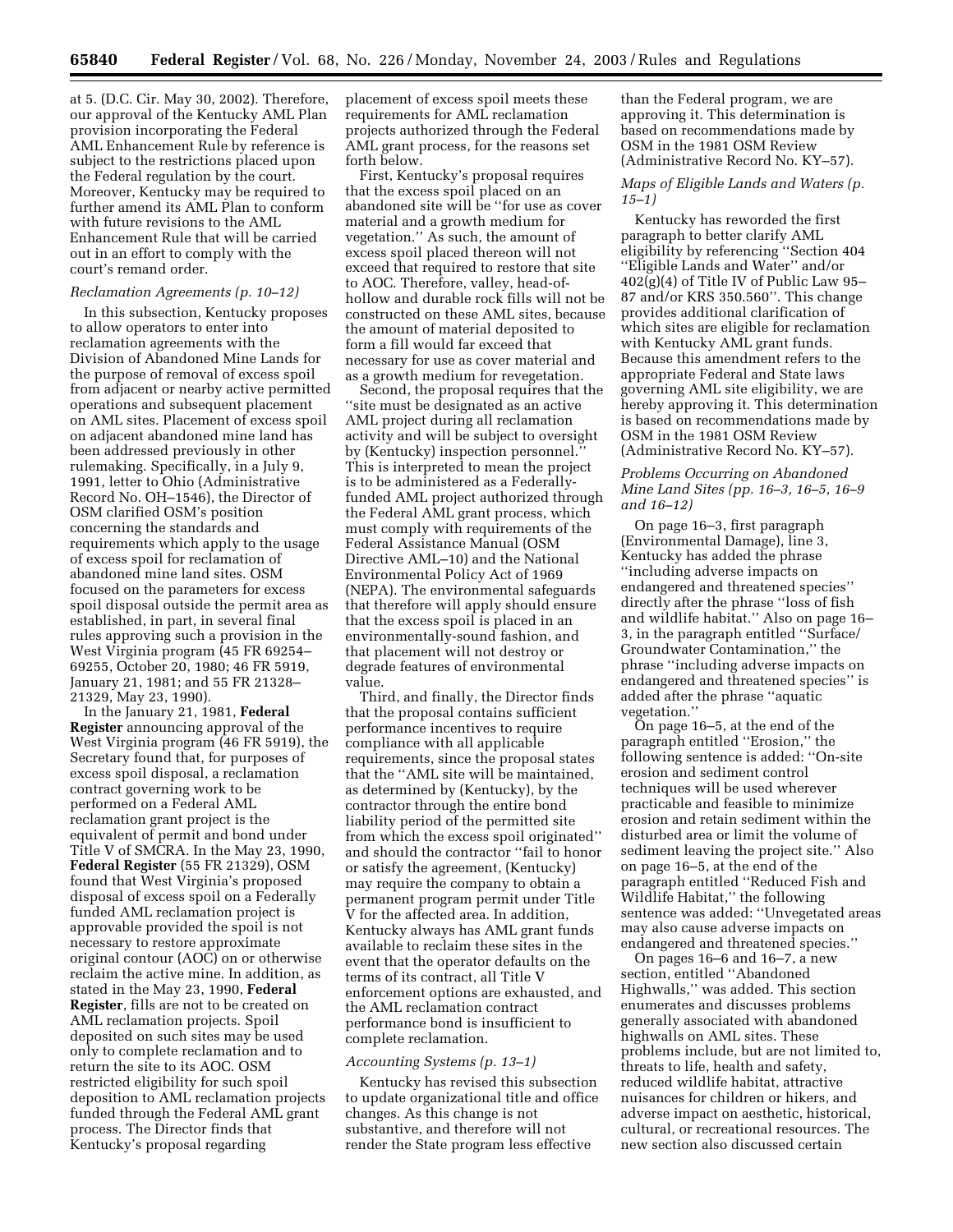reclamation techniques to correct or abate these problems, including highwall reduction by bench reconstruction, re-establishment of wildlife routes by pulling down highwall sections, or screening or covering the highwall with appropriate species to enhance wildlife values and reduce aesthetic degradation.

On page 16–9, in the paragraph entitled ''Limitation of loss of habitat,'' the sentence has been changed by adding at the end the phrase ''and runoff from burned areas may impede or prevent utilization of water resources by aquatic life.'' Also, a second sentence is added, which states that ''[s]uch [forest] fires can have adverse impacts on endangered or threatened species.''

On page 16–12, at the end of the paragraph entitled ''Limitation or loss of fish and wildlife habitat,'' the following sentence was added: ''This [limitation or loss of fish and wildlife habitat] problem is especially serious for those endangered or threatened species, such as Federally listed bats, which inhabit caves or mine shafts subject to subsidence.''

All of these changes to section 16 were previously contained in the Errata Sheet for the 1981 Plan, both of which we approved in 1982, and are merely being transferred to the text of the Plan. Therefore, we are approving the transfers without further discussion.

## *Relationship to Existing and Planned Land Use (pp. 17 B1, 17–6, and 17–7)*

Kentucky has revised this section to recognize the presence of endangered or threatened species during reclamation and land use planning. A sentence has been added on page 17–6, stating that the Big South Fork National River and Recreation Area has been adversely affected by erosion, sedimentation and acid mine drainage from AML sites. On pages 17–6 and 17–7, it is noted that commercial forest land in the Eastern Kentucky Coalfield includes 670,000 acres of the Daniel Boone National Forest. These revisions to section 17 were previously contained in the Errata Sheet for the 1981 Plan, both of which we approved in 1982, and are merely being transferred to the text of the Plan. Therefore, we are approving the transfers without further discussion.

## *Quantities of Land and Water Affected by A.M.L. (p. 18–1)*

Kentucky has added the following two sentences on page 18–1, at the end of the first paragraph: ''Not all of the acres listed are priority I or II sites. The acreages represent an approximation of the total mined acres in each coalfield, some of which may be determined to be acceptable in their current state or may require limited efforts to correct remaining problems.'' This revision to section 18 was previously contained in the Errata Sheet for the 1981 Plan, both of which we approved in 1982, and is merely being transferred to the text of the Plan. Therefore, we are approving the transfer without further discussion.

## *Socio-Economic and Cultural Profile of the Coalfields (p. 19–23)*

Kentucky has changed the first sentence of ''The Redbird Purchase Unit'' paragraph to make it clear that the unit is not purely a recreational area. This revision to section 19 was previously contained in the Errata Sheet for the 1981 Plan, both of which we approved in 1982, and is merely being transferred to the text of the Plan. Therefore, we are approving the transfer without further discussion.

### *Flora and Fauna of the Coalfields (Chapter 21)*

Kentucky has revised its program to include references to the National Environmental Policy Act of 1969 (NEPA), as amended (42 U.S.C., 4321 *et seq.*), and Executive Orders 11988 and 11990 on page 21–77. This change is approved as a non-substantive change because it merely notes that NEPA and the aforementioned Executive Orders, along with other statutes already listed, require that fish and wildlife be considered in the initial reclamation planning for a project.

Kentucky has added a requirement for DSMRE to consult with the Kentucky Department of Fish and Wildlife Resources regarding the existence of Federally endangered or threatened species during the NEPA review process on page 21–79. We are approving this change because the Kentucky Department of Fish and Wildlife Resources is the appropriate state agency for purposes of consultation with respect to endangered or threatened species.

Kentucky has added the current title of the ''Natural Resources and Environmental Protection Cabinet'' to its AML plan. As this change does not substantively affect the Kentucky AML program, it is approved.

Kentucky has also revised its program to incorporate NEPA compliance measures into the AML plan rather than the previous requirement to do an ''environmental assessment.'' We are approving this change because it more accurately accounts for the varying levels of review that may be required pursuant to NEPA.

Kentucky has added numerous changes to the text of its AML Plan that are composed mostly of additional references to various species of flora and fauna. These changes were previously contained in the Errata Sheet for the 1981 Plan, both of which we approved in 1982, and are merely being transferred to the text of the Plan. Therefore, we are approving the transfers without further discussion.

### *Commercially Minable Coal Seams and Projects, Methods of Extraction (pp. 22– 5, 22–14, 22–24, and 22–26)*

The Figure 22–2, ''Preliminary Correlation Chart of Coal Beds and Key Beds of the Pennsylvanian Rocks of Eastern Kentucky,'' has been added and the section has been revised to present options in determining remining feasibility, and to eliminate references to Site Score Sheets and matrices to rank AML sites. The references to be deleted are found on page 22–22 of the currently approved AML plan, and are discussed further below.

The State has eliminated the use of Site Score Sheets and matrices to rank AML sites, and approved a new system that is found in Chapter 4 of the current plan, ''Project Ranking and Selection Procedures'' which was approved on July 14, 1987 (52 FR 26299). Based on that change, we recommended that the references in Chapter 22 to these previously removed features be removed from Chapter 22 of the current plan amendment as well. Kentucky has complied with this suggestion and we thus find that these deletions render the State AML program internally consistent with respect to AML site ranking and hereby approve them.

The sentences inserted to provide options in determining remining feasibility are found on page 22–14 of this amendment, and state that ''Kentucky may use different systems to analyze the consideration for probability for remining. In 1980, the Kentucky Geological Survey developed a system of moderate complexity for ranking probability of remining.'' We are approving this change because it accords with the elimination of the references to Site Score Sheets.

On page 22–26, pertaining to non-coal minerals, Kentucky has deleted the reference to the Site Score Sheet, but the potential for non-coal mineral recovery remains a factor to be considered when ranking AML sites. This deletion is approved for the reasons stated above in this same finding. In that same paragraph, the following four sentences are being added: ''Extraction of these non-coal minerals in the Commonwealth may take place by any of several methods. Petroleum and natural gas are extracted through the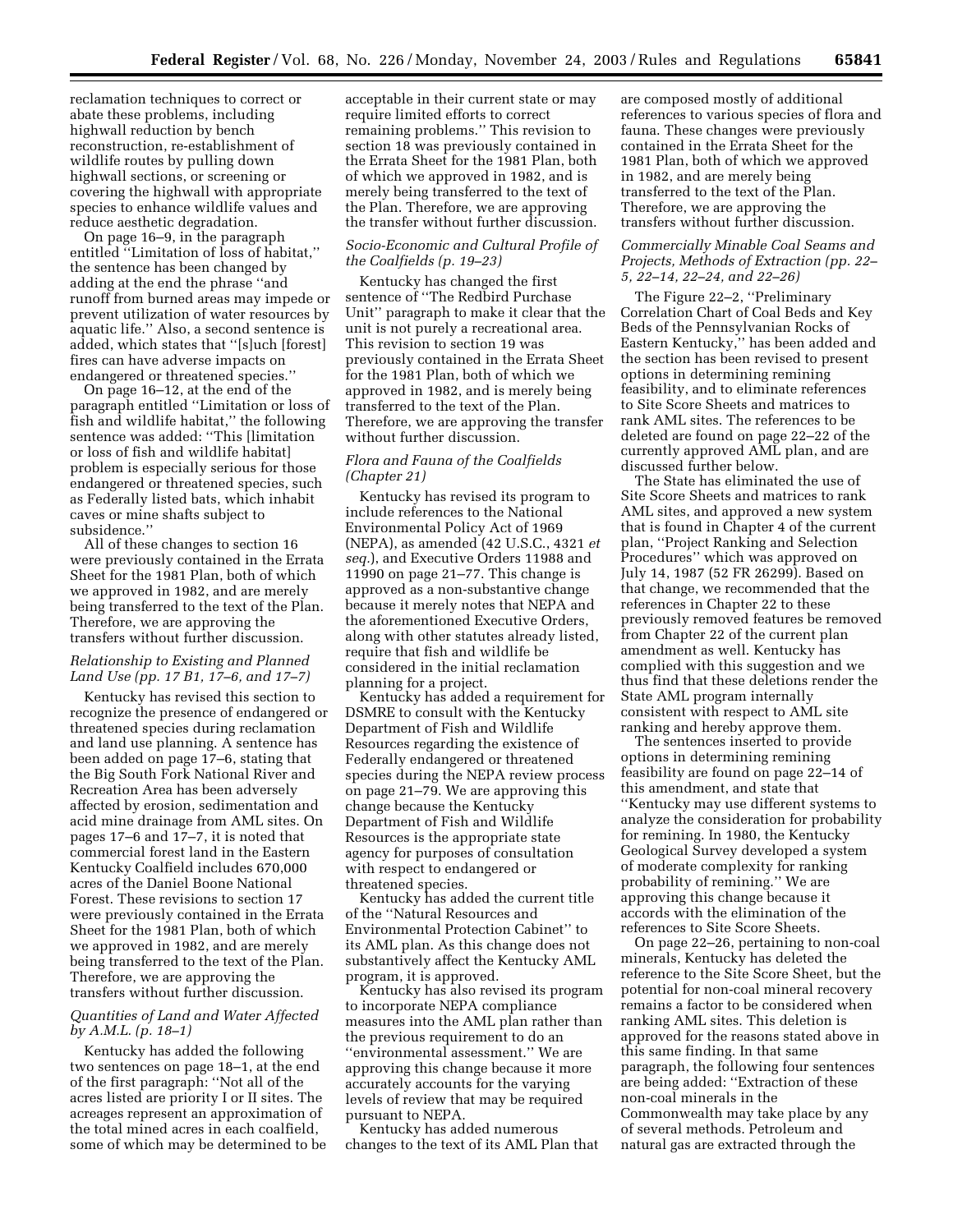sinking of wells. Clay, rock asphalt, sand and gravel are commonly extracted through methods of surface mining. Limestone, flourspar, and oil shale, in addition to methods of surface mining, are also commonly extracted through deep mining.'' This addition was previously contained in the Errata Sheet for the 1981 Plan, both of which we approved in 1982, and is merely being transferred to the text of the Plan. Therefore, we are approving the transfer without further discussion.

# **IV. Summary and Disposition of Comments**

#### *Public Comments*

We asked for public comments on the amendment (Administrative Record No. KY–72). We did not receive any comments from the public.

#### *Federal Agency Comments*

Under 30 CFR 732.17(h)(11)(i) and section 503(b) of SMCRA, we requested comments on the amendment from various Federal agencies with an actual or potential interest in the Kentucky program (Administrative Record No. KY–72). We received one comment from the U.S. Fish and Wildlife Service (USFWS), one from the U.S. Department of Labor's Mine Safety and Health Administration (MSHA), and one from the U.S. Department of Agriculture's Natural Resource Conservation Service (NRCS).

We received a letter from the USFWS dated March 14, 2003 (Administrative Record No. KY–72). The letter indicated that the USFWS was interested in four sections of the AML plan changes. First, it indicated that it concurs with the changes to the AML Enhancement Rule (p. 12–9), as it may reduce the impacts to fish and wildlife resources on active mining permit areas, increase the number of AML projects that can be completed each year, and enhance additional habitat for fish and wildlife through AML reclamation projects. Second, the USFWS indicated support for the addition of the new subsection Reclamation Agreements (p. 12–10) because the site-specific removal of excess spoil will enhance reclamation on AML sites. Third, it supports the additions of sections relating to threatened and endangered species at Problems Occurring on Abandoned Mine Land Sites (pp. 16–3, 16–5, 16–9, and 16–12). In addition, to the extent that soils will not be compacted and the site's ability to reforest be jeopardized, it supports the addition of the erosion minimization and sediment retention techniques. We agree with the USFWS on this matter and recognize concerns

associated with soil compaction. Finally, the USFWS indicated that it has a concern with the section Flora and Fauna of the Coalfields (Chapter 21, p. 21–79), such that it suggests that Kentucky should consult with it, in addition to the Kentucky Fish and Wildlife Service, regarding the existence of Federally listed species when implementing the Endangered Species Act. We acknowledge this concern and recognize that the USFWS has jurisdiction over both Federally listed species and the Federal Endangered Species Act. The USFWS concern in this case is handled by OSM policy set in OSM Directive GMT–10 ''Federal Assistance Manual''. In accordance with this policy, OSM has the responsibility for environmental compliance with NEPA. However, policy provides that initial preparation of the environmental review document and initial consultations may be completed by the State. Final review, consultation, and authorization of the environmental review document rests with OSM. By agreement with Kentucky, OSM performs the consultation responsibility with the USFWS. The USFWS concerns in this case are therefore satisfied by OSM policy, rather than the Kentucky AML Plan.

We received a letter from the MSHA dated March 13, 2003 (Administrative Record No. KY–72). MSHA indicated that the changes to the AML plan would not have an impact concerning its office or jurisdiction.

We received a letter from the NRCS dated March 10, 2003 (Administrative Record No. KY–72). NRCS indicated that it concurs with Kentucky's proposals to update its AML plan, thereby bringing it up to date with current Federal regulations. The NRCS also stated that while it concurs with the changes made concerning coordination with the Rural Abandoned Mine Program formerly administered by NRCS, there are concerns about the funding longevity of the program as it has been taken ''off budget.'' We also share this concern, however it falls outside of the scope of our jurisdiction and as such we are unable to respond to this comment in our approval of Kentucky's AML plan amendment.

### *Environmental Protection Agency (EPA) Concurrence and Comments*

Under 30 CFR 732.17(h)(11)(ii), we are required to get a written concurrence from EPA for those provisions of the program amendment that relate to air or water quality standards issued under the authority of the Clean Water Act (33 U.S.C. 1251 *et seq.*) or the Clean Air Act (42 U.S.C. 7401 *et seq.*). There are no

such provisions in this amendment, so we did not seek EPA concurrence. Furthermore, the EPA did not comment on the proposed changes to the Kentucky AML Plan.

#### *State Historic Preservation Officer (SHPO) and the Advisory Council on Historic Preservation (ACHP)*

Under 30 CFR 732.17(h)(4), we are required to request comments from the SHPO and ACHP on amendments that may have an effect on historic properties. On June 12, 2002, we requested comments on Kentucky's amendment (Administrative Record No. KY–72), but neither the SHPO nor the ACHP responded to our request.

#### **V. OSM's Decision**

Based on the above findings, we are approving Kentucky's proposed amendment, except as follows. We are not approving the word ''or,'' which appears at the end of paragraph 1 of the section entitled ''Lands for Permanent Facilities.'' We are approving the incorporation by reference of the Federal AML Enhancement Rule subject to the restrictions placed upon the Federal regulation by the court in *Kentucky Resources Council* v. *Norton*, *supra.* Finally, the ''Reclamation Agreements'' provision at the end of Chapter 12 is approved only to the extent that it applies to AML reclamation projects authorized through the Federal AML grant process. The Federal regulations at 30 CFR part 917 codifying decisions concerning the Kentucky AML Plan are being amended to implement this decision. Consistency of State and Federal standards is required by SMCRA.

#### **VI. Procedural Determinations**

#### *Executive Order 12630—Takings*

This rule does not have takings implications. This determination is based on the analysis performed for the counterpart Federal regulation.

### *Executive Order 12866—Regulatory Planning and Review*

This rule is exempted from review by the Office of Management and Budget (OMB) under Executive Order 12866.

### *Executive Order 12988—Civil Justice Reform*

The Department of the Interior has conducted the reviews required by section 3 of Executive Order 12988 and has determined that this rule meets the applicable standards of subsections (a) and (b) of that section. However, these standards are not applicable to the actual language of State and Tribal abandoned mine land reclamation plans